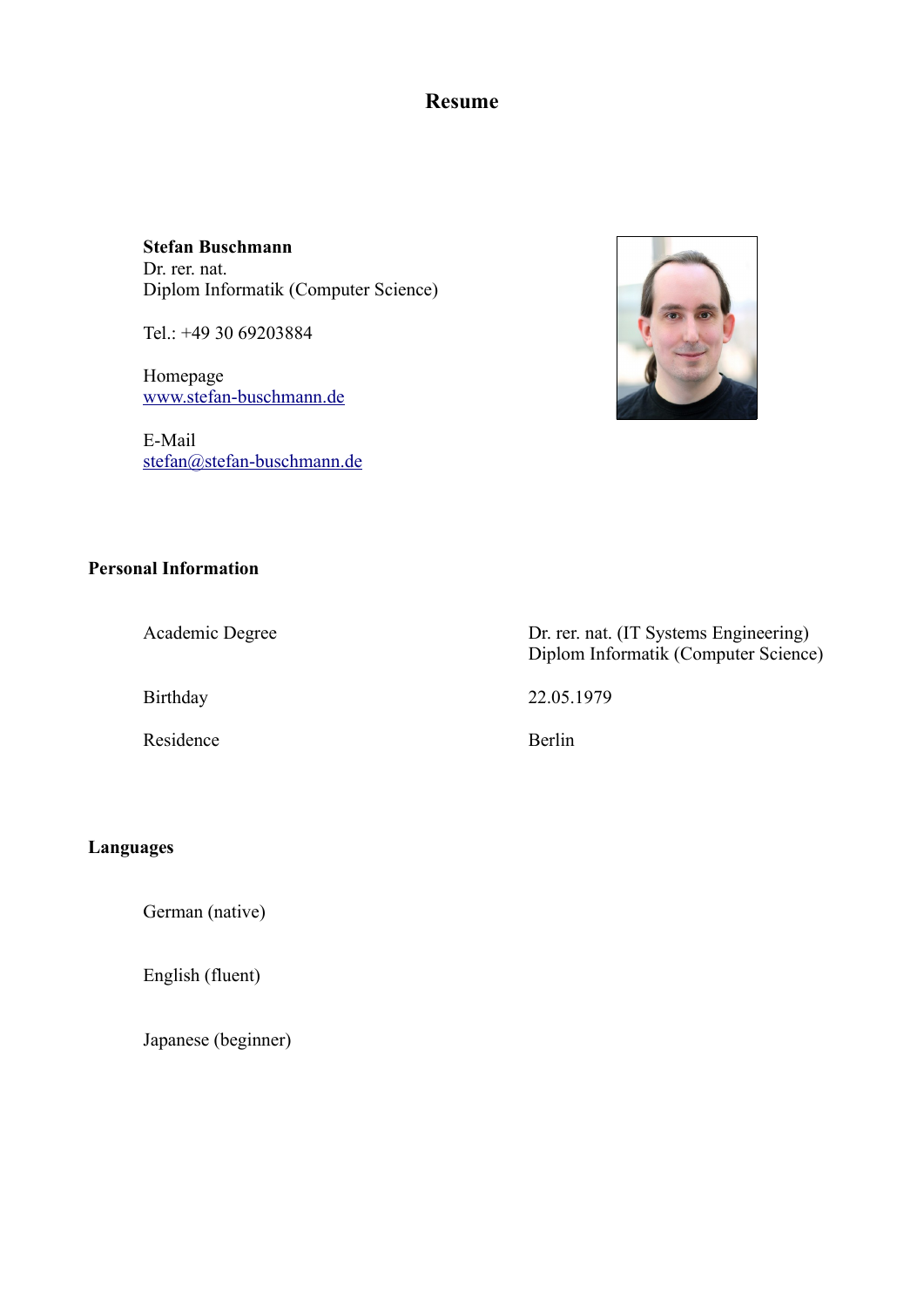## **Resume**

### **Professional Interests**

Software engineering, programming languages, compilers, scripting

Computer graphics, visualization, and interaction

#### **Development Skills**

Languages C++(11/14/17), Python, JavaScript/TypeScript, node.js, Rust

3D development using OpenGL 3/4, WebGL, GLSL, Open-Source 3D engines

Cross-Plattform development for Linux, Windows, and macOS (Qt5, QML, Win32, X11)

Embedded-Linux development (Sailfish OS, Raspberry Pi, Maemo5/N900)

Project management using CMake, Git, and Subversion

Web development using node.js/express, Rust/Rocket, HTML/JavaScript/CSS

#### **Other Skills**

Software engineering with UML, design patterns

LaTeX, LaTeX Beamer, linux server administration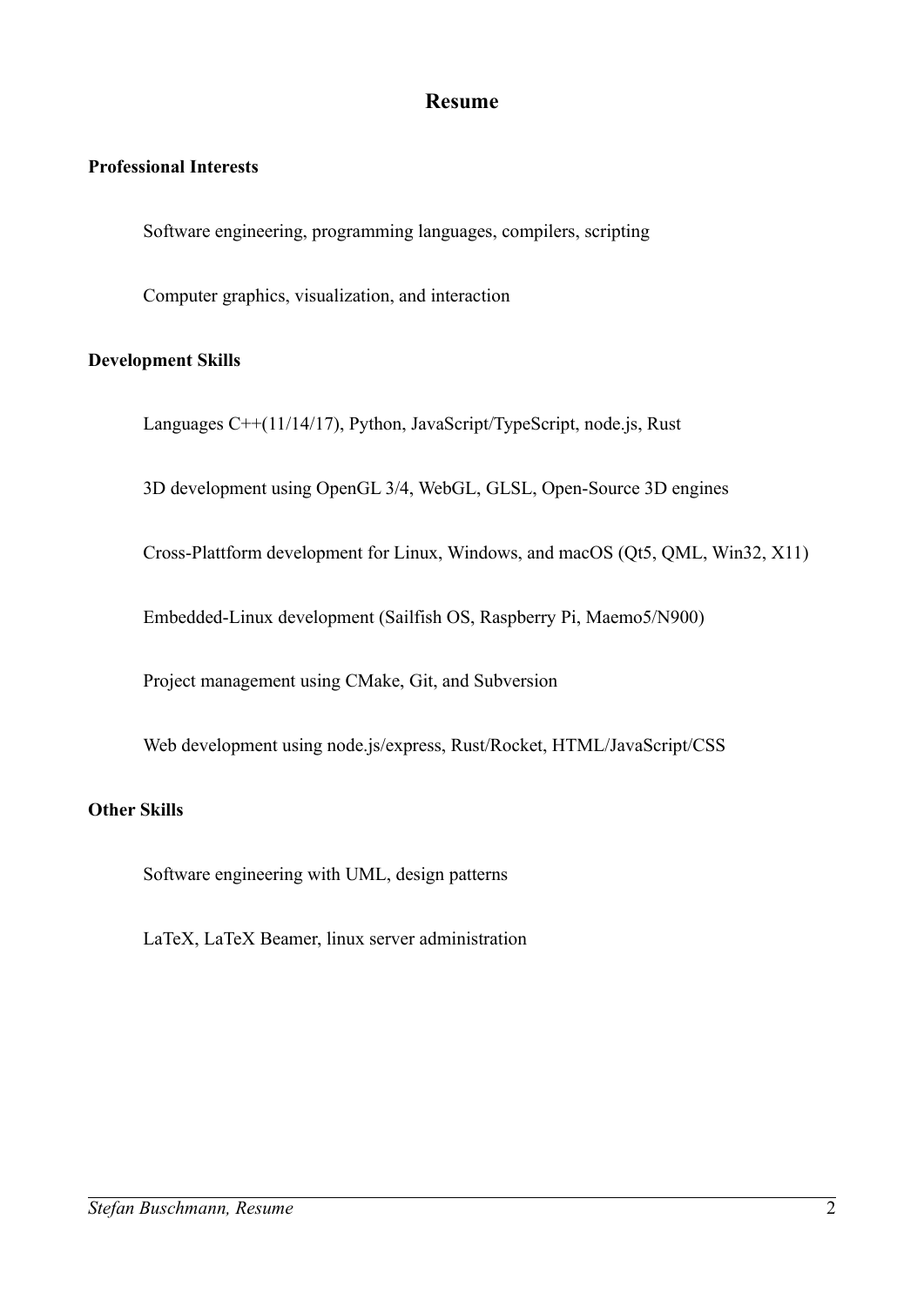## **References**

| $2020$ – present | Software Engineer / Build System Engineer (C/C++, Python, CMake,<br>Conan) at Robert Bosch GmbH, Autonomous Driving Group.                                                                                                                                    |
|------------------|---------------------------------------------------------------------------------------------------------------------------------------------------------------------------------------------------------------------------------------------------------------|
| $2019 - 2020$    | Senior Software Engineer for CG Internals GmbH. Projects include<br>C++, OpenGL/WebGL, computer graphics middleware systems,<br>as well as web-backend systems based on nodejs/express framework.                                                             |
| $2015 - 2020$    | Co-Founder of the CG Internals GmbH. Software Development and<br>Consulting: Cross-platform software development, 3D Computer<br>Graphics, and Visualization.                                                                                                 |
| 2019             | Research assistant at Universität Rostock, department for ship design.<br>Design and implementation of a software architecture for<br>an interactive 3D ship design software.                                                                                 |
| $2018 - 2019$    | Contract work and senior software engineer for Seerene GmbH,<br>Potsdam. Development of a tool based on LLVM/Clang for<br>the automatic processing and analysis of C++ code bases.                                                                            |
| $2011 - 2018$    | Research and teaching assistant at the Hasso Plattner Institute,<br>University of Potsdam, Computer Graphics Systems department.<br>Main research topics: Visualization of spatio-temporal data,<br>3D geo-visualization, and real-time rendering techniques. |
| $2008 - 2010$    | Development of an interactive 3D product presentation tool (computer<br>aided product presentation) based on the PixelLight 3D engine for<br>benntec Systemtechnik GmbH.                                                                                      |
| $2008 - 2009$    | Consulting and support for several projects based on the PixelLight<br>3D engine for benntec Systemtechnik GmbH: dental visualization<br>software, interactive 3D tram simulation.                                                                            |
| 2008 - 2009      | Development of an interactive 3D e-learning tool ("fire fighting") for<br>benntec Systemtechnik GmbH. Implementation based on Java3D,<br>the PixelLight 3ds Max exporter and a basic Java3D-port of the<br>PixelLight engine.                                 |
| $2004 - 2008$    | Contract work based on the PixelLight 3D engine:<br>- "Interactive bridge" for Sadler Imageworks.<br>- "Submarine bridge" for benntec Systemtechnik GmbH.<br>- "HDRI-Viewer" for Sachform Technology                                                          |
| $2000 - 2002$    | Lead-Programmer for the pre-production prototype of "The Second<br>Evolution", a 3D action adventure by Happy-Grafix GbR, based on<br>the "Vulpine Vision Engine" (later: Trinigy Vision Engine).                                                             |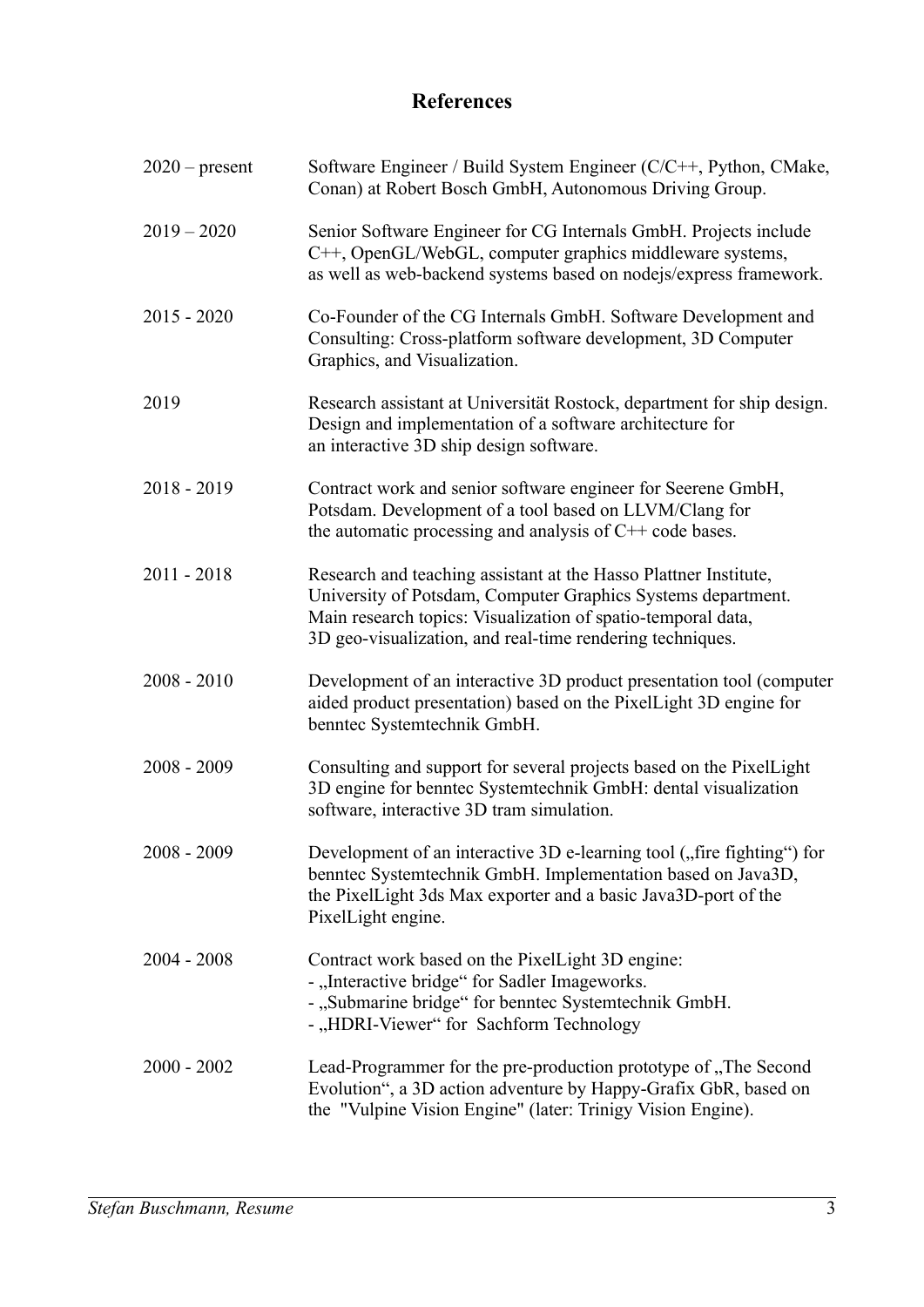# **References (Open-Source)**

| $2015$ - present | Design and development of an open-source computer graphics<br>middleware based on OpenGL, containing several independent<br>libraries for different levels of abstraction.<br>(https://github.com/cginternals/glbinding)<br>(https://github.com/cginternals/globjects)<br>(https://github.com/cginternals/gloperate)<br>(https://github.com/cginternals/qmltoolbox)                                                 |
|------------------|---------------------------------------------------------------------------------------------------------------------------------------------------------------------------------------------------------------------------------------------------------------------------------------------------------------------------------------------------------------------------------------------------------------------|
| $2015$ - present | Design and development of a set of cross-platform C++(11) libraries,<br>which contains reusable components for reflection, properties,<br>property UIs (based on Qt5/Qml), signal/slot, and scripting language<br>integrations.<br>(https://github.com/cginternals/cppexpose)<br>(https://github.com/cginternals/cppassist)<br>(https://github.com/cginternals/cpplocate)<br>(https://github.com/cginternals/cppfs) |
| $2013$ - present | Design and development of the cross-platform build-system and<br>project template "cmake-init", based on CMake.<br>(https://github.com/cginternals/cmake-init)                                                                                                                                                                                                                                                      |
| 2013             | 3D model viewer "cgsee", developed mainly in the context of<br>seminars and lectures for the computer science bachelor program -<br>project initiation and mentor for students.<br>(https://github.com/hpicgs/cgsee)                                                                                                                                                                                                |
| $2002 - 2010$    | Design and development of the cross-platform 3D engine and<br>application framework "PixelLight", based on C++ and OpenGL -<br>project lead and development.<br>(https://www.pixellight.org)                                                                                                                                                                                                                        |